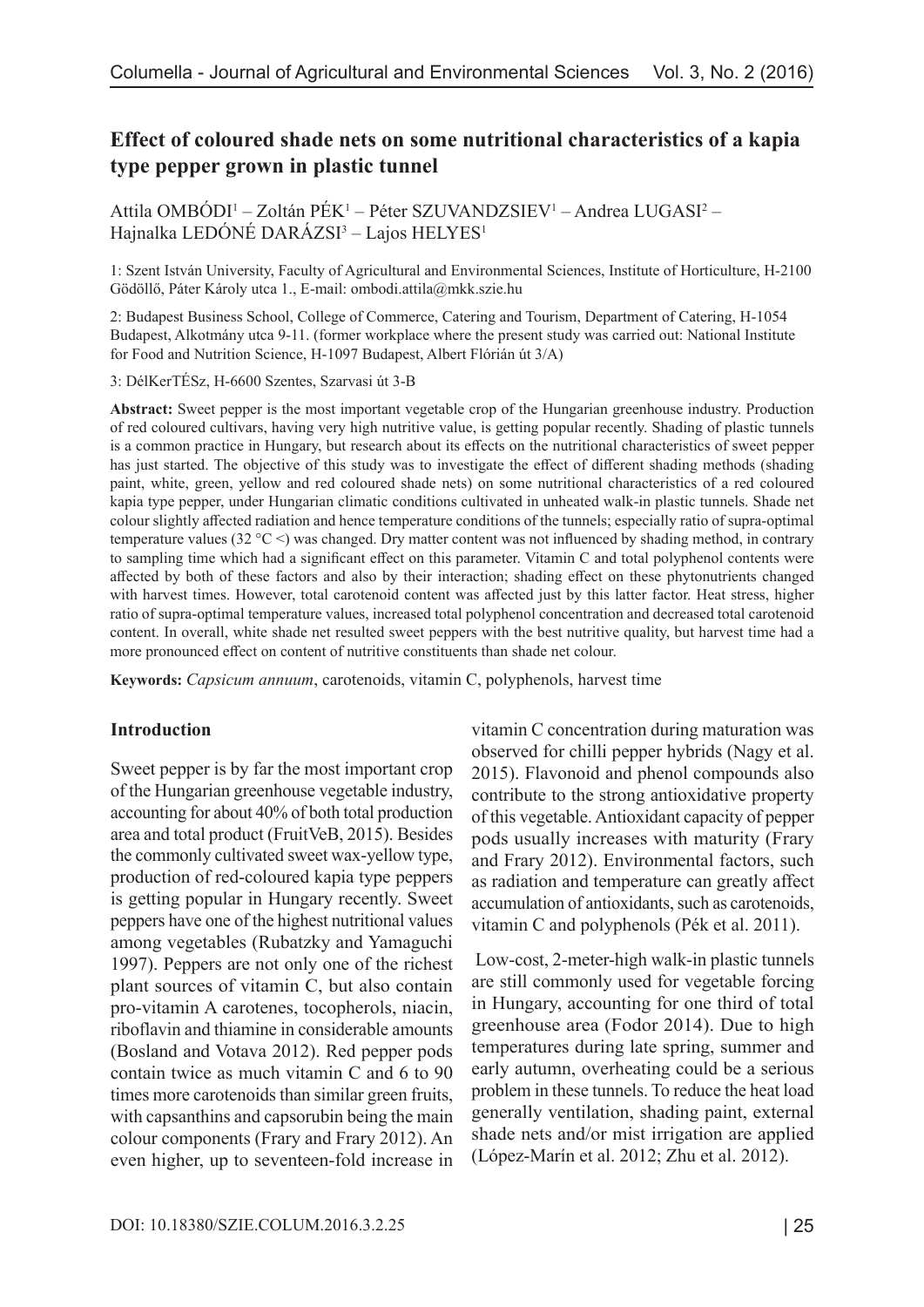Under high radiation conditions, moderate (20% to 30%) shading results in high bell pepper yield of good quality due to decreased incidence of sunburn and improved water use efficiency (Zhu et al. 2012; Díaz-Pérez 2013; Kitta et al. 2014). Photoselective shade netting was developed around the beginning of the new century (Fallik et al. 2009). Compared to the traditional method (black shade net), application of red, pearl (white) and yellow nets resulted better yield and fruit quality, reduced infestation by pests and improved post-harvest quality (Stamps 2009; Goren et al. 2011; Shahak 2014). Yellow shade net was found to increase pepper yield and quality compared to traditional black nets in Israel in a field experiment (Fallik et al. 2009). Ambrózy et al. (2016) also reported significantly higher pepper yield under yellow net compared to white net and unshaded control.

By modifying the spectra and microclimate, coloured shade nets can also affect the concentration of phytonutrients in pepper pods. Coloured shade nets have increased nutritional value of pepper fruits according to several studies. In Israel Kong et al. (2013) reported higher vitamin C contents and increased antioxidant capacity under white net compared to the traditional black one in net house sweet pepper cultivation. In South Africa Selahle et al. (2015) also found that white net was more effective in increasing vitamin C and total polyphenol concentrations, and total antioxidant activity than yellow and red nets. Meanwhile β-carotene and lycopene contents were the highest under the control black net. In an experiment conducted in Hungary, the highest total carotenoid content was also achieved by white shade net (Ambrózy et al. 2016). In contrary of these favourable results Nagy et al. (2016) found that red, white and green nets all decreased vitamin C content of a yellow coloured chilli hybrid compared to the unshaded control.

The above mentioned results were all derived from field experiments. However, Milenkovic et al. (2012) and Ilic et al. (2015) observed that the effect of photoselective shade net treatments on phytonutrient contents of pepper and tomato

is different if they are combined with plastic sheet cover of tunnels. This phenomenon was also experienced in Hungarian chilli pepper experiments (Nagy unpublished data 2014; Nagy et al. 2016). For example pepper vitamin C content was significantly the highest in the red shade net treatment in plastic tunnels, while in the parallel field experiment this colour resulted significantly lower values than black, white and blue nets (Milenkovic et al. 2012).

The current study aimed to investigate the effect of different coloured shade nets on some nutritional characteristics of a red coloured kapia type pepper cultivated in unheated walk-in plastic tunnels under Hungarian climatic conditions.

## **Material and Methods**

## Methods of the cultivation

The experiment was carried out in 2012 in a private farm close to Lajosmizse (NL 47°00', EL 19°64'). Kapia type, red coloured 'Kárpia F1' pepper hybrid was cultivated in six unheated walk-in plastic tunnels. Main parameters of the tunnels were the following: 5 m width, 2.3 m height and 40 m length. Tunnels were cladded by Extra S-24 type (Solarker Ltd., Kecskemét, Hungary) light stable polyethylene film, having 180 μm thickness and 8.5 m width.

Forty-day old seedlings were transplanted on the 24th of April in double rows at a distance of 0.3 m and 0.7 m between the rows. Distance between neighbouring plants in the rows was 0.25 m. As a result of this planting design, density reached 8 plants per m<sup>2</sup>. Plants were trained in a one-stem system.

Pepper plants were fertirrigated daily through a drip irrigation system. Tunnel ends and side vents were open over 22 °C day-time and 15 °C night-time tunnel air temperature. Overhead spray irrigation was applied when temperature exceeded 30 °C. Hard, full-grown, red coloured fruits were harvested in 7-10-day intervals.

## Treatments

Treatments consisted of different methods of shading; one tunnel corresponded to one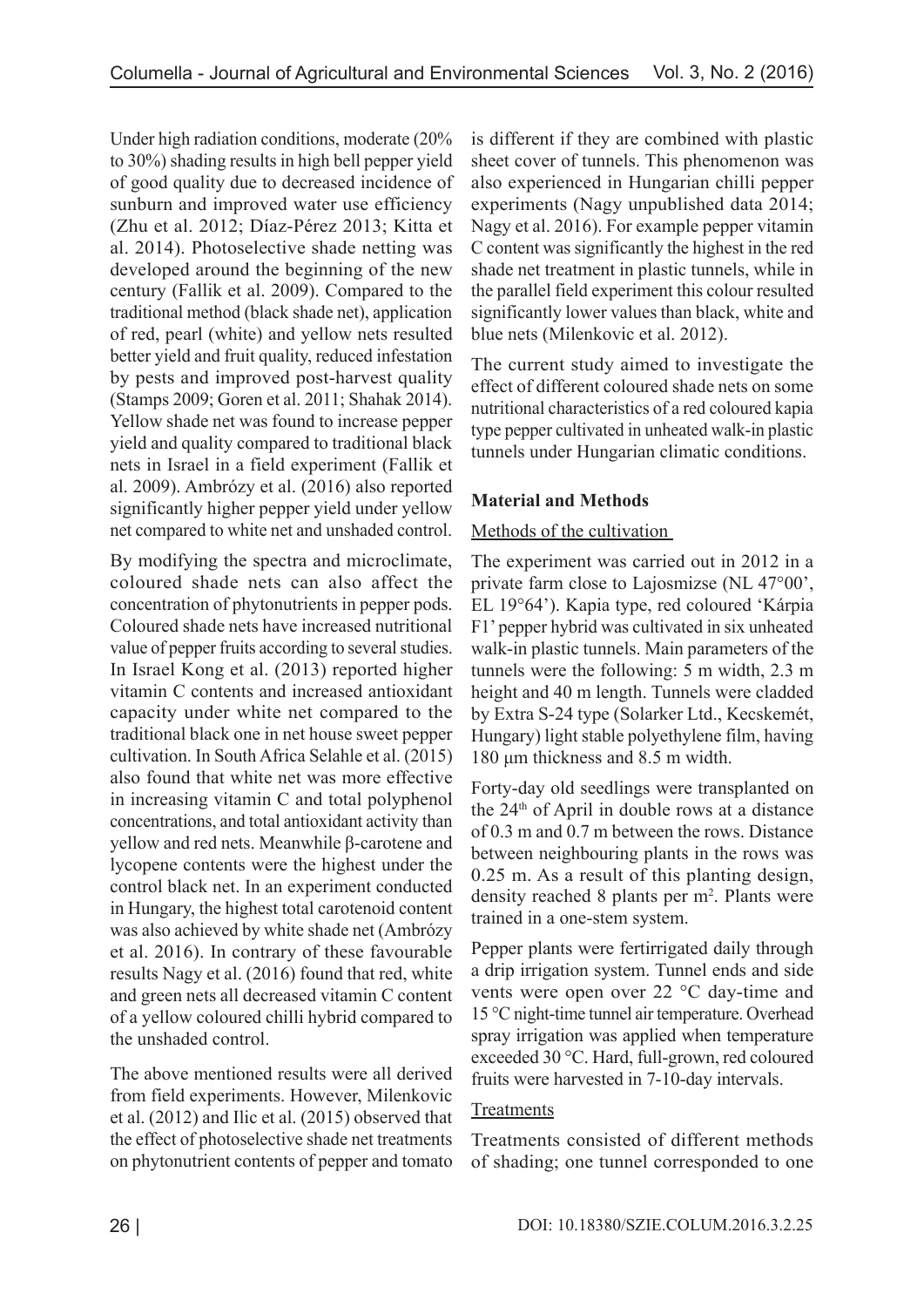treatment. Four tunnels were covered with different coloured shade nets (white, green, yellow and red) of 34 g m-2 weight (Első Magyar Kenderfonó PLC, Szeged, Hungary) at the top of the polyethylene cladding for the whole growing season. One tunnel was shaded by Shadefix paint (Royal Brinkman B.V., 's-Gravenzande, Holland) applied at two occasions during the season with a dose of 100 kg ha-1. The sixth tunnel remained unshaded and represented control.

#### Measurements

Shading effect of treatments in the spectral range between 325 and 1075nm was measured by a portable spectroradiometer (FieldSpec® HandHeld 2, ASD Inc., Boulder, Colorado, USA) using white reference panel. Four measurements per treatment were recorded outside and inside each tunnel on the 2<sup>nd</sup> of August. Air temperature in the tunnels was determined by thermometers (Conrad Electronic SE, Hirschau, Germany) at every 30 minutes from  $27<sup>th</sup>$  April to  $27<sup>th</sup>$ September. For each tunnel three data loggers were situated in the centre of the tunnels at the height of plant apex. Data loggers were protected from direct sunlight and irrigation, and their situation was adjusted to plant height every second week.

Fruits used for chemical analysis were sampled twice in the season, on  $19<sup>th</sup>$  July and on  $25<sup>th</sup>$ September. One sample was composed of five fully coloured fruits, and four samples were taken from each treatment. Dry matter was measured after freeze drying of the homogenized plant part materials. Ascorbic acid content was analysed using high performance liquid chromatography (Dong and Pace 1996). Total carotenoids were separated and cleaned on  $\text{Al}_2\text{O}_3$  column, and finally quantified spectrophotometrically at 470 nm (MÉTE 1977). The analyses of total polyphenols was performed according to the Folin-Denis method, spectrophotometrically at 760 nm, using catechin as standard (AOAC 1990).

## Statistical analysis

Nutritional results were expressed as the mean of the four replications  $\pm$  standard errors. Air temperature values were evaluated by oneway analysis of variance (ANOVA). Nutritive characteristics were analysed with two-way ANOVA with the factors of treatment and sampling time. Mean separations were performed using Fisher's protected least significant difference test at  $P \le 0.05$ . Correlation analysis was applied to reveal relations among different parameters using Microsoft Excel 2007 software (Microsoft Inc., Redmond, Washington, USA).

## **Results and Discussion**

#### Radiation and temperature conditions

Considerable differences among the shading effect of the treatments were revealed by the experiment. Compared to the white reference values measured



*Figure* 1. Shading rate of the applied treatments in the PAR range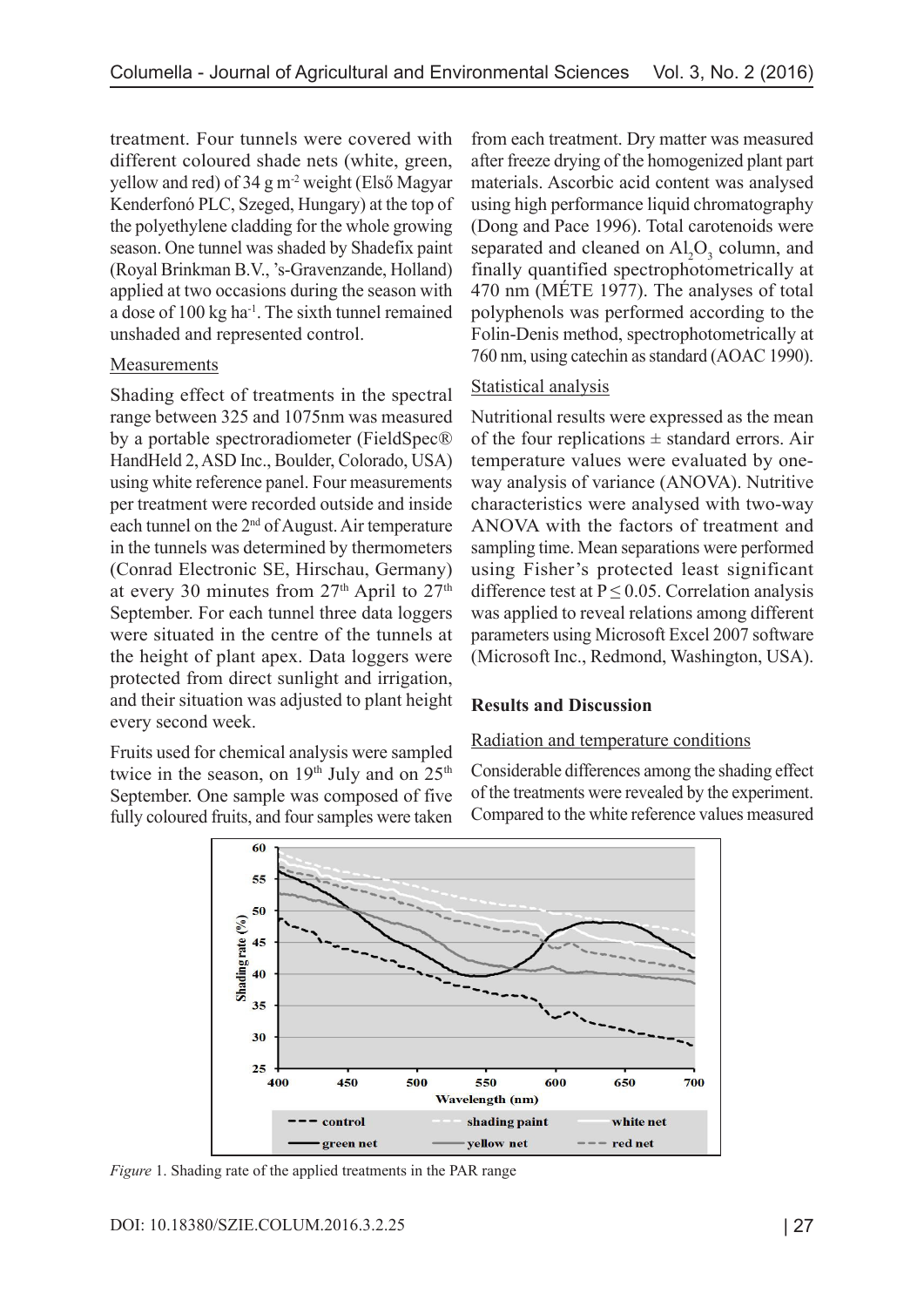outside of the tunnel, the cladding material itself showed a 31% cumulative shading ratio for the reflectance spectra between 325 and 1075 nm; while this value was detected 46% for the shading paint, 44% for the white net, 39% for the green net and yellow net, and 42% for the red net treatments. In the photosynthetically active radiation (PAR) range shading effect decreased continuously in relation to increasing wavelength. The order of the treatments was constant in the whole PAR range, except for the green net (Figure 1.). Green shading net resulted in slightly higher shading ratio (47%) in the 600 to 700 nm (red) spectral range than the other three net treatments  $(40\% \text{ to } 45\%).$ 

Except for the yellow shade net, average air temperature of tunnels was not affected by the treatments (Table 1), presumably due to proper ventilation and regular misting. Significant correlation was not found between shading ratio and average air temperature. Significantly the highest average air temperature was recorded for the yellow treatment, both for the whole growing period and for the 4-week period prior to the second sampling. These latter results are in accordance with the findings of Selahle et al. (2015). Unfortunately, based on the gathered data we could not find the reason for significantly higher air temperature in the yellow shade net treatment. One possible explanation is that this shading material captured emitted infrared radiation in the tunnel more than the other ones. Prior to the second sampling average air temperatures were measured 6-7 °C lower compared to the period prior to the first sampling, when air temperatures were considerably higher than the optimal 21-23 °C range of pepper cultivation (Wien 1997). In accordance with the higher average temperature, ratio of supraoptimal temperature values was also the highest under the yellow net, especially prior to the second harvest (Table 1). During the period prior to the first sampling, ratio of high temperature values was the lowest in the white and in the green net treatments. Hence, plants of these tunnels were exposed to less heat stress.

## Dry matter content

According to the results of the two-way ANOVA, shading did not significantly affect dry matter content of the kapia type sweet pepper fruits (P  $= 0.451$ ) (Figure 2). This result is in agreement with the findings of Goren et al. (2011) and Kong et al. (2013), but is in contrast with the data of Milenkovic et al. (2012) and Selahle et al. (2015). On the other hand, performing correlation analysis on prior to sampling average air temperature and dry matter content data separately for the two sampling times, significant positive correlations were found if results of the yellow shade net treatment were disregarded.

*Table* 1. Effect of shading method on temperature conditions of walk-in plastic tunnels

|                         | Average air temperature $({}^{\circ}C)$ |                            |                            | Ratio of supraoptimal $(32^{\circ}$ C $<$ ) temperature<br>values |                            |                            |
|-------------------------|-----------------------------------------|----------------------------|----------------------------|-------------------------------------------------------------------|----------------------------|----------------------------|
| Treatment               | Whole<br>period                         | Prior to $1st$<br>sampling | Prior to $2nd$<br>sampling | Whole<br>period                                                   | Prior to $1st$<br>sampling | Prior to $2nd$<br>sampling |
|                         | $22.04. -$<br>02.10.                    | $24.06. -$<br>19.07.       | $28.08. -$<br>25.09.       | $22.04. -$<br>02.10.                                              | $24.06. - 19.07.$          | $28.08 - 25.09$ .          |
| Control                 | $22.8 b*$                               | $25.9$ ab                  | 18.5 <sub>b</sub>          | $15.8\%$ b                                                        | $29.0\%$ ab                | $2.3\%$ b                  |
| Shading paint           | 22.7 <sub>b</sub>                       | 26.6a                      | 18.9 <sub>b</sub>          | $15.3\%$ b                                                        | $30.9\%$ a                 | $4.1\%$ b                  |
| White net               | 22.6 <sub>b</sub>                       | 25.6 <sub>b</sub>          | 18.9 <sub>b</sub>          | 14.3% b                                                           | $25.2\%$ c                 | $3.8\%$ b                  |
| Green net               | 22.4 <sub>b</sub>                       | 25.4 <sub>b</sub>          | 19.2 <sub>b</sub>          | $15.1\%$ b                                                        | $24.5\%$ c                 | $8.3\%$ b                  |
| Yellow net              | 23.6a                                   | 26.5a                      | 20.9a                      | $21.0\%$ a                                                        | $31.0\%$ a                 | $17.8\%$ a                 |
| Red net                 | 22.6 <sub>b</sub>                       | 25.6 <sub>b</sub>          | 18.9 <sub>b</sub>          | $15.1\%$ b                                                        | $26.3%$ bc                 | $5.2\% b$                  |
| Significance<br>P-value | 0.001                                   | 0.018                      | 0.002                      | 0.049                                                             | 0.009                      | 0.036                      |

\*mean separation within columns according to Fisher's protected least significant difference test at  $P \le 0.05$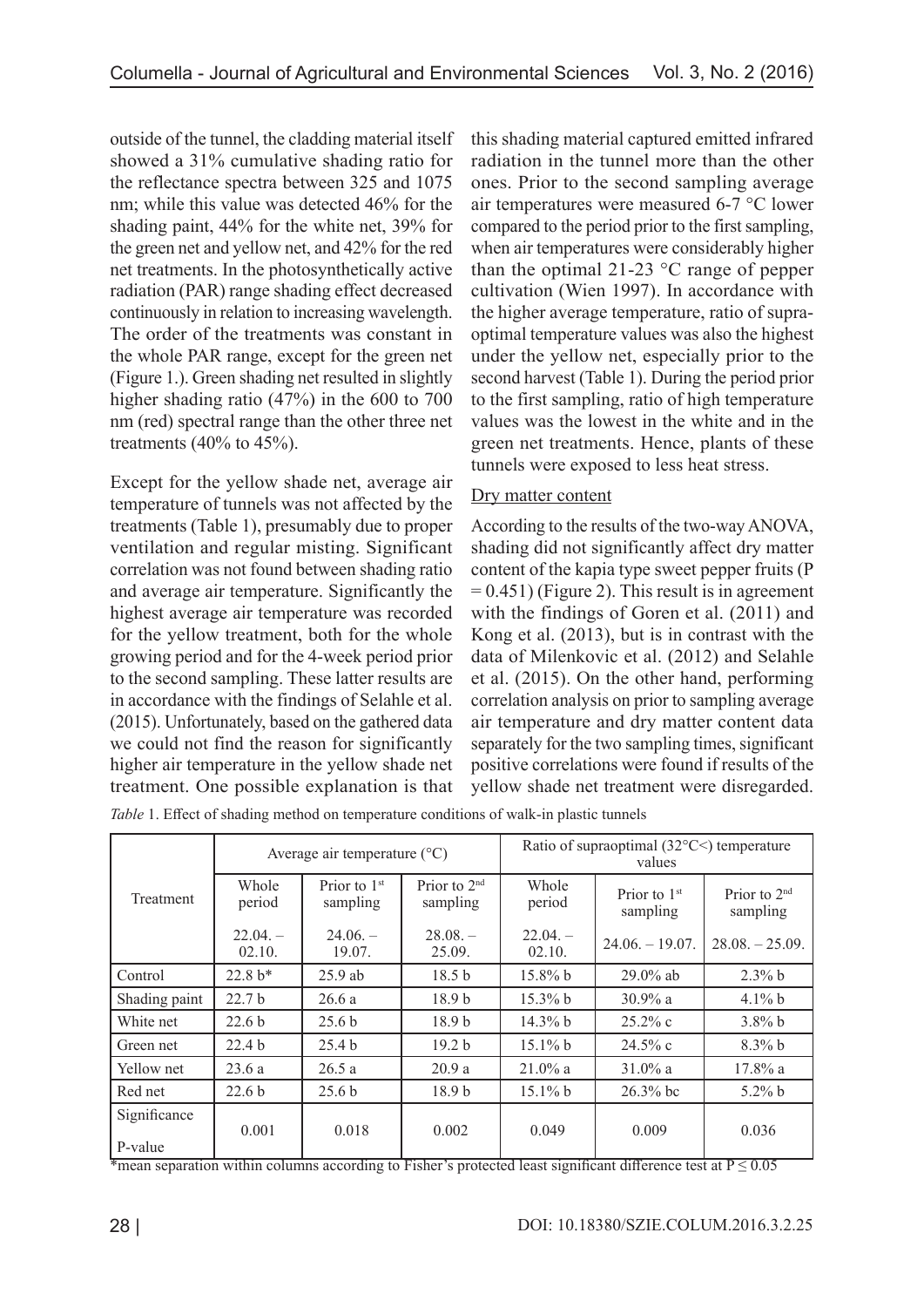

*Figure 2*. Effect of shading method and sampling time on dry matter content of kapia type red sweet pepper fruits \* Mean separation was performed using Fisher's protected least significant difference test at  $P \le 0.05$ .

Hence despite of the ANOVA results, it can be stated that in this experiment colour of shading net affected dry matter content of pepper pods in some extent. Meanwhile, fruits sampled at the end of September had significantly higher dry matter content than the ones harvested in July ( $P = 2.28*10<sup>-11</sup>$ ). It is presumed that less irrigation and misting in September, may have resulted in higher dry matter accumulation in the pepper pods. The treatment x sampling time interaction did not have a significant effect on the dry matter content ( $P = 0.728$ ).

#### Vitamin C content

As sampling time had a significant effect on dry matter content, beside the fresh weight (FW) base, the investigated nutritional characteristics were also expressed on dry weight (DW) base, for ensuring better comparability (Table 2). Measured vitamin C values varied quite considerably, ranging between 1.29 and  $2.40$  g kg<sup>-1</sup> FW, which is considered around the average value for red coloured sweet pepper cultivars (Table 2). Vitamin C contents were affected by both shading and sampling time and also by their interaction. Kong et al. (2013) and Nagy et al. (2016) also found that shading effect on ascorbic acid content of sweet pepper changed with harvest times. On average of the two sampling times white and yellow

shade nets resulted significantly the highest DW based vitamin C content, while the red net treatment and the control had the lowest values (Table 2.). This order of the treatments is in good agreement with the findings of field experiments of Kong et al. (2013), Tinyane et al. (2013) and Selahle et al. (2015), but partly contradicts to results of Milenkovic et al (2012). Latter authors found significantly the highest ascorbic acid concentration under red shade net in plastic tunnels, while the same red net produced significantly the lowest vitamin C value under field conditions. Mashabela et al. (2015) assumed that more favourable red/far red (R/FR) photon ratio under the white net could improve the ascorbic acid content and the antioxidant scavenging activity in sweet pepper fruits. Among the coloured shade nets white has the best light-diffusing capability in the PAR range, resulting in deeper light penetration into the canopy (Kong et al. 2013). This effect can increase the lower vitamin C content of pepper pods situating in more shaded parts of the plants (Milenkovic et al. 2012). High vitamin C content under the yellow shade net could be the consequence of higher air temperature in this treatment (Lee and Kader 2000).

Difference among the treatments was proved considerably lower at the first sampling than for the second one. On average of the six shading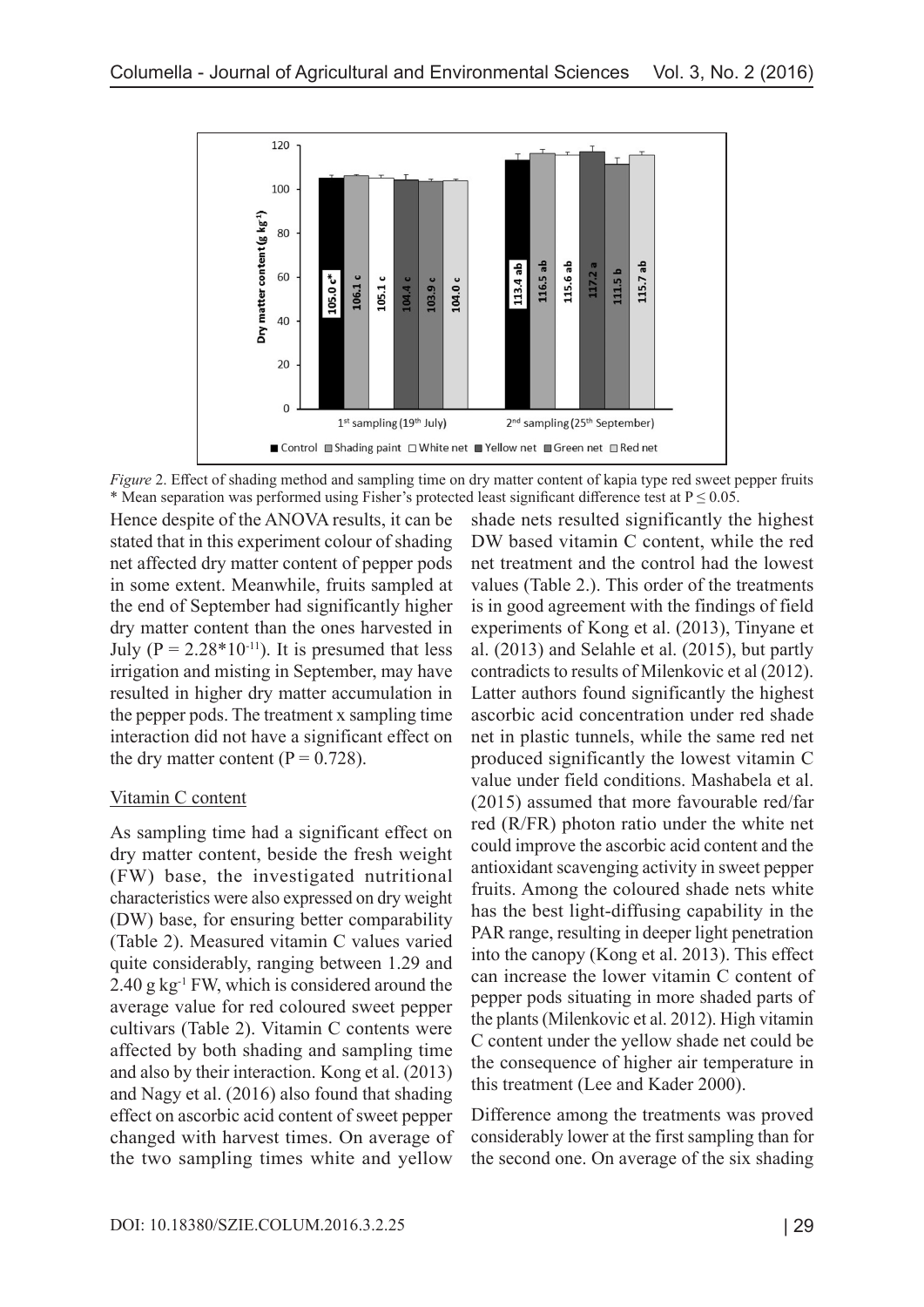|                         | Vitamin C          |                    | Total carotenoids |                    | Total polyphenols            |                      |  |  |  |  |
|-------------------------|--------------------|--------------------|-------------------|--------------------|------------------------------|----------------------|--|--|--|--|
|                         | $g \ kg^{-1} FW$   | $g kg^{-1} DW$     | $mg \ kg^{-1} FW$ | $mg \, kg^{-1} DW$ | $g \ kg^{-1} FW$             | $g kg^{-1} DW$       |  |  |  |  |
| $1st$ sampling (19.07.) |                    |                    |                   |                    |                              |                      |  |  |  |  |
| Control                 | $1.76 \pm 0.04$ d* | $16.8 \pm 0.2$ cd  | $75 \pm 11$ c     | 712±104 c          | $2.54\pm0.04$ a <sup>*</sup> | $24.21 \pm 0.18$ a   |  |  |  |  |
| Shading paint           | $2.04 \pm 0.09$ bc | $19.3 \pm 0.9$ ab  | $80 \pm 3c$       | $754 \pm 34$ c     | $2.49\pm0.03$ ab             | $23.37\pm0.10$ ab    |  |  |  |  |
| White net               | $1.70 \pm 0.03$ d  | $16.1 \pm 0.2$ d   | $103 \pm 14$ c    | $974 \pm 120$ c    | $2.48 \pm 0.03$ abc          | 23.59±0.17 ab        |  |  |  |  |
| Green net               | $1.77 \pm 0.05$ d  | $17.0 \pm 0.3$ bcd | $81 \pm 2c$       | 778± 39 с          | $2.36\pm0.07$ bcd            | $22.58 \pm 0.54$ bc  |  |  |  |  |
| Yellow net              | $1.74 \pm 0.06$ d  | $16.8 \pm 0.6$ cd  | $86 \pm 5c$       | $833 \pm 52c$      | $2.31 \pm 0.06$ cd           | 22.26±0.52 bcd       |  |  |  |  |
| Red net                 | $1.80 \pm 0.05$ cd | $17.3 \pm 0.5$ bcd | 91 $\pm$ 3 c      | $874 \pm 26$ c     | $2.37 \pm 0.10$ abcd         | $22.83 \pm 0.94$ abc |  |  |  |  |
| $2nd$ sampling (25.09.) |                    |                    |                   |                    |                              |                      |  |  |  |  |
| Control                 | $1.34 \pm 0.10$ e  | $11.9 \pm 1.0 e$   | $181 \pm 19$ ab   | 1586±136 ab        | $2.33 \pm 0.07$ bcd          | $20.53 \pm 0.51$ e   |  |  |  |  |
| Shading paint           | $1.83 \pm 0.08$ cd | $15.7 \pm 0.6$ d   | $204\pm8$ ab      | 1756± 77 ab        | $2.43 \pm 0.09$ abc          | 20.88±0.82 de        |  |  |  |  |
| White net               | $2.40 \pm 0.16$ a  | $20.8 \pm 1.4$ a   | $221 \pm 24$ a    | 1915±206 a         | $2.53\pm0.06$ ab             | 21.86±0.43 cde       |  |  |  |  |
| Green net               | $2.18 \pm 0.15$ ab | $18.6 \pm 1.4$ abc | $174 \pm 27$ b    | 1479±204 b         | $2.48 \pm 0.06$ abc          | $21.11 \pm 0.18$ de  |  |  |  |  |
| Yellow net              | $1.74 \pm 0.03$ d  | $15.6 \pm 0.3$ d   | $169 \pm 17$ b    | $1521 \pm 156 b$   | $1.92 \pm 0.08$ e            | $17.17 \pm 0.28$ f   |  |  |  |  |
| Red net                 | $1.29 \pm 0.08$ e  | $11.2 \pm 0.7$ e   | 197±12 ab         | 1710±125 ab        | $2.20\pm0.04$ d              | $19.05 \pm 0.41$ f   |  |  |  |  |
| Significance (P-value)  |                    |                    |                   |                    |                              |                      |  |  |  |  |
| Treatment               | $2.85*10-7$        | $2.99*10^{-6}$     | 0.14              | 0.12               | $3.32*10^{-6}$               | $3.37*10^{-6}$       |  |  |  |  |
| Sampling<br>time        | 0.88               | $1.3*10^{-3}$      | $9.05*10^{-15}$   | $4.47*10^{-14}$    | $4.13*10-3$                  | $8.25*10-13$         |  |  |  |  |
| Treatment x<br>time     | $3.94*10-8$        | $1.77*10^{-7}$     | 0.72              | 0.74               | $3.31*10^{-3}$               | $5.97*10^{-3}$       |  |  |  |  |

*Table* 1. Effect of shading method and sampling time on some phytonutrient contents (mean ± SE) of kapia type red sweet pepper fruits

<sup>\*</sup>mean separation within columns according to Fisher's protected least significant difference test at  $P \le 0.05$ 

treatments DW based vitamin C content was significantly higher for the July sampling than for the samples gathered in September, under cooler conditions. This result is in accordance with the general assumption that heat stress usually results in higher vitamin C accumulation (Lee and Kader 2000). Another factor could be the higher irradiation during summer compared to that in September, as higher solar radiation favours the biosynthesis of ascorbic acid (Tinyane et al. 2013). In previous pepper studies positive correlation between total soluble solids and vitamin C content was found (Milenkovic et al. 2012). However, in this present experiment dry matter and vitamin C content correlation could not be proved. Neither significant correlation between shading ratio and vitamin C content was revealed, in contrary to the findings of Tinyane et al. (2013).

#### Total carotenoid content

According to the results of two-way ANOVA, significant effect of shading treatment on total carotenoid content was not demonstrated. However, according to Fisher's post-hoc test, white shade net resulted in significantly higher carotenoid content compared to the green and the yellow ones at the second sampling time (Table 2). This result is in accordance with the results of Selahle et al. (2015) who found significantly higher β-carotene and lycopene content in red peppers under white shade net compared to red and yellow nets. Also, in the experiment of Ambrózy et al. (2016) the highest total carotenoid content was measured under the white shade net treatment. Light level and quality can affect carotenoid accumulation in red pepper pods (Kim et al. 1978; Russo and Howard 2002). For tomatoes it was found that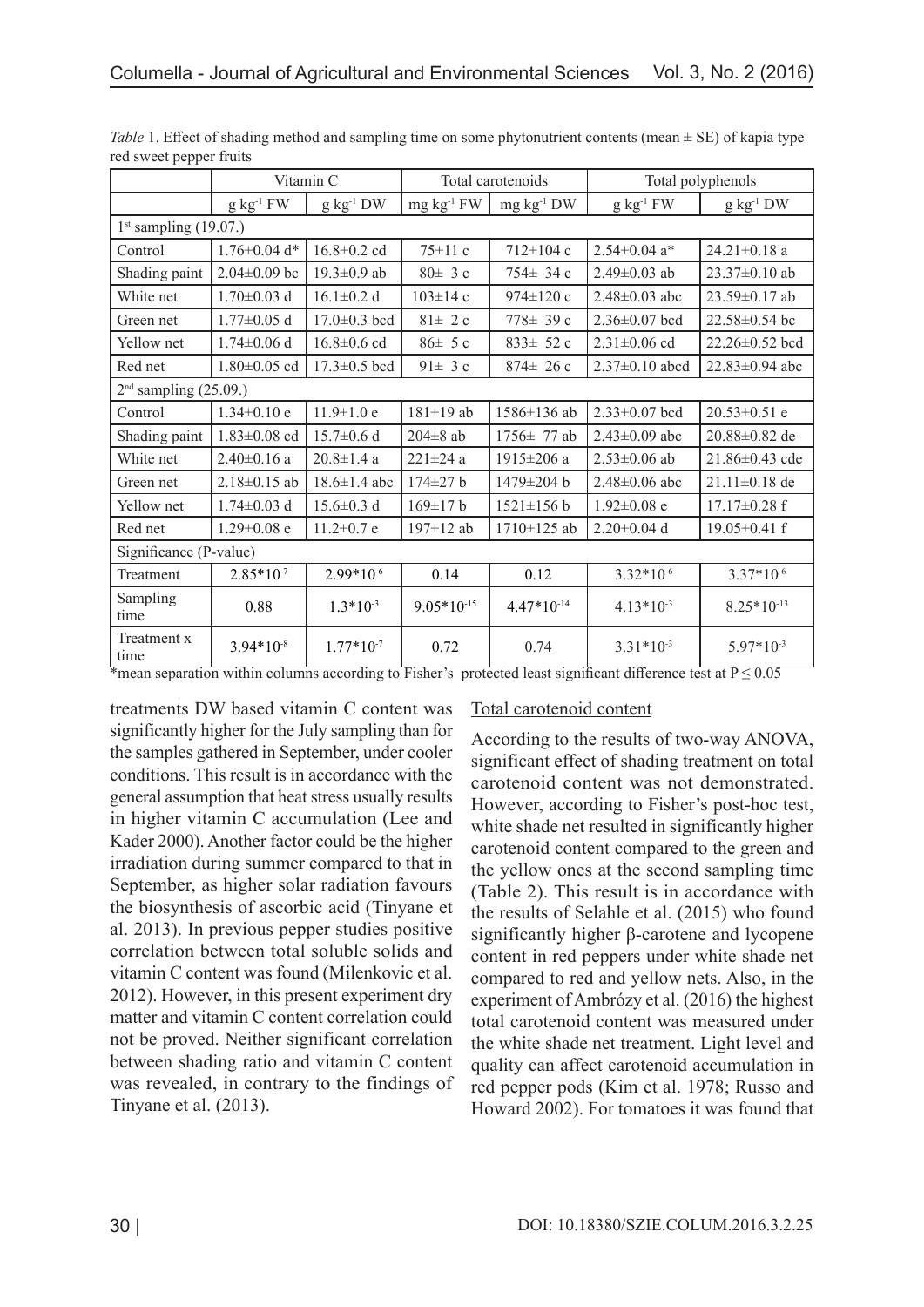fruit-localized phytochromes, sensitive to R/ FR ratio, mediate lycopene accumulation in the berries (Alba et al. 2000). Sampling time had a highly significant effect on the carotenoid content. On the average of the six treatments carotenoid level in the fruits of the July sampling was only half of that of the September sampling. This result is in good agreement with the findings of Ambrózy et al. (2016). This phenomenon can be explained by the temperature conditions, as it is well known that supraoptimal temperatures can inhibit carotenoid synthesis in fruits of tomato, an another Solanaceous vegetable (Helyes et al. 2007). In this study, a significant negative correlation was found between the ratio of supraoptimal temperature prior to harvest and total carotenoid content ( $r = -0.90$ ,  $N = 12$ ,  $P <$ 0.001). Meanwhile correlation was not revealed between shading ratio and carotenoid results.

#### Total polyphenol content

Similarly to the vitamin C results, total polyphenol content was significantly affected by both investigated factors and also by their interaction (Table 2). In the average of the two sampling times the red and the green shading nets resulted significantly lower total polyphenol content than the other four treatments. Tinyane et al. (2013) and Selahle et al. (2015) also found inferior polyphenol content under red shade net in tomatoes and red peppers, respectively. Mashabela et al. (2015) supposed that reduced R/FR ratio could be responsible for lower total polyphenol content. As for the sampling time, total polyphenol content was significantly higher in July than in September, especially when it was expressed on DW basis (Table 2). Polyphenol content increasing effect of heat stress is a well-known phenomenon (Bita and Gerats, 2013). Accordingly, in the present experiment a significant positive correlation between ratio of supra-optimal temperature values prior the samplings and DW based total polyphenol content was found  $(r = +0.59, N = 12, P < 0.05)$ .

### **Conclusion**

Effects of shade net colour and sampling time on nutritional characteristics of kapia type sweet pepper cultivated in plastic tunnels were investigated. Net colour influenced light level, light quality and tunnel temperature, while sampling time had a much bigger effect on temperature conditions. Shade net colour significantly affected vitamin C and totalpolyphenol contents of pepper fruits, presumably due to modification of light quality. Considering vitamin C, total carotenoid and total polyphenol contents, white shade net improved nutritional value of pepper the most in average of the two sampling times compared to the control treatment. This favourable effect is probably due to higher ratio of diffused light and more favourable R/FR ratio under this net. Hence, if the main goal is producing pepper with better nutritional quality, this colour of shade net is advised to use. It is intriguing that this simple growing practice can significantly improve nutritional quality of sweet pepper produced in plastic tunnels, especially in Hungary where per capita pepper consumption is very high. Our results were in good accordance with previous field and net house experiments but not with a previous research conducted in shade net covered plastic tunnels. Hence, more detailed research is necessary for investigating the combined effect of shade net and plastic sheet covers of tunnels. During these future researches special attention should be paid to the R/FR photon ratios to understand physiological mechanisms. Harvest time influenced nutritive characteristics at a much greater extent than shade net colour, due to significant differences in ratio of supra-optimal temperature values. Heat stress increased total polyphenol concentration and decreased total carotenoid content of pepper pods.

#### **Acknowledgments**

This work was partly supported by Research Centre of Excellence - 1476-4/2016/FEKUT and KTIA\_AIK\_12-1-2012-0012 projects.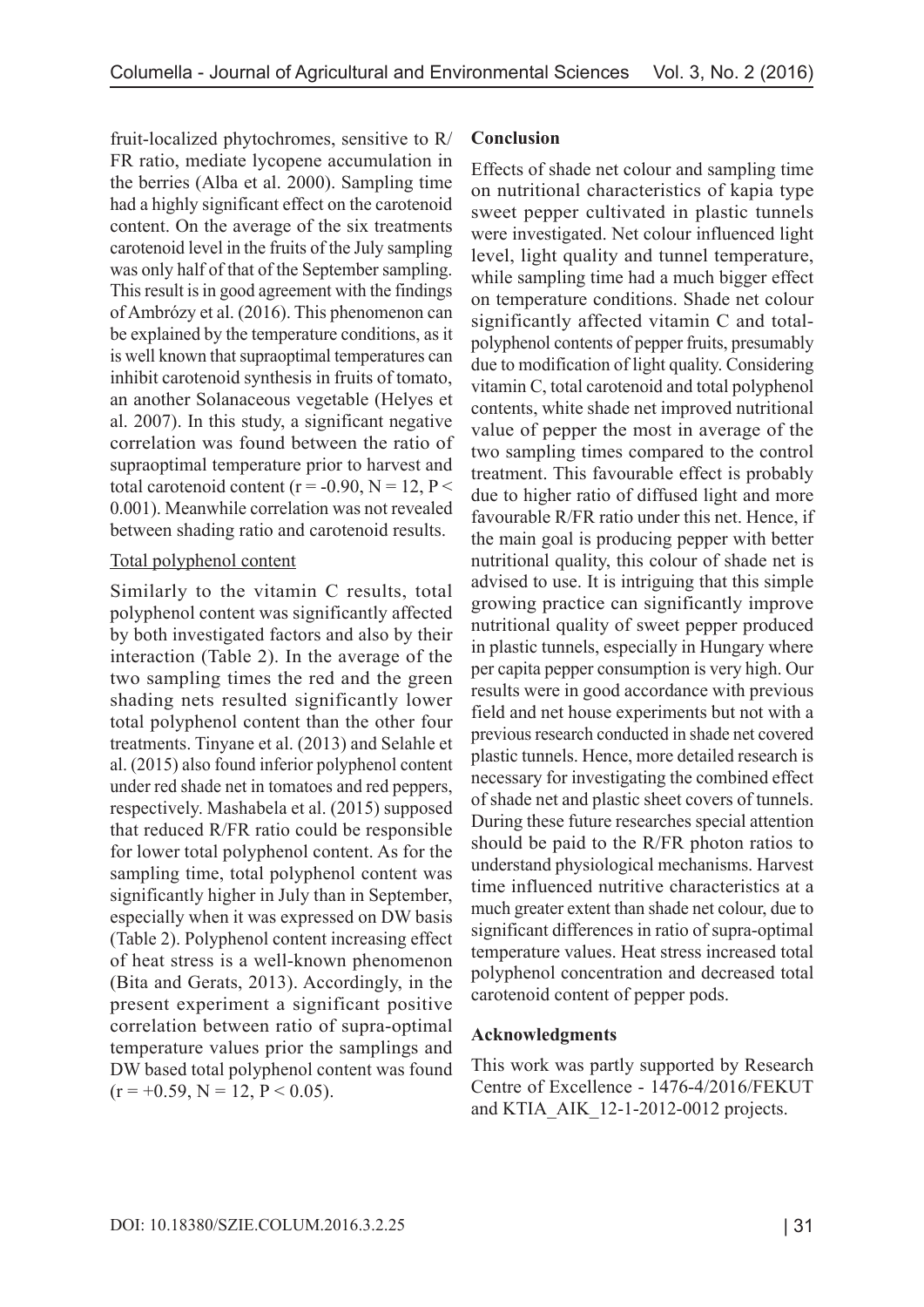#### **References**

- Alba, R., Cordonnier-Pratt, M.M., Pratt, L.H. (2000): Fruit-localized phytochromes regulate lycopene accumulation independently of ethylene production in tomato. Plant Physiology. 123: 1. 363–370. DOI: http://dx.doi. org/10.1104/pp.123.1.363
- Ambrózy, Z., Daood, H., Nagy, Z., Darázsi Ledó, H., Helyes, L. (2016): Effect of net shading technology and harvest times on yield and fruit quality of sweet pepper. Applied Ecology and Environmental Research. 14: 1. 99-109. DOI: http://dx.doi.org/10.15666/aeer/1401\_099109
- Association of Official Analytical Chemists (AOAC) (1990): Official methods of analysis. Method 952.03/A-C. (15th ed). AOAC, Arlington VA. ISBN 0935584420
- Bita, C.E., Gerats, T. (2013): Plant tolerance to high temperature in a changing environment: Scientific fundamentals and production of heat stress-tolerant crops. Frontiers in Plant Science. 4: 1-18. DOI: https://doi. org/10.3389/fpls.2013.00273
- Bosland. P.W., Votava. E.J. (2012): Peppers: Vegetable and spice capsicums. CABI Publishing. Wallingford UK. ISBN 1845938259
- Díaz-Pérez, J.C. (2013): Bell pepper (*Capsicum annuum* L.) crop as affected by shade level: microenvironment, plant growth, leaf gas exchange, and leaf mineral nutrient concentration. HortScience. 48: 2. 175-182.
- Dong, M.W., Pace, J.L. (1996): A rapid HPLC method for multivitamin analysis. *LC GC*. 14: 9. 794-803.
- Fallik, E., Alkalai-Tuvia, S., Parselan, Y., Aharon, Z., Elmann, A., Offir, Y., Matan, E., Yehezkel, H., Ratner, K., Zur, N., Shahak, Y. (2009): Can colored shade nets maintain sweet pepper quality during storage and marketing? Acta Horticulturae. 830: 37-44. DOI: http://dx.doi.org/10.17660/ActaHortic.2009.830.3
- Fodor, Z. (2014): A zöldséghajtatás jelentősége és lehetőségei. [Importance and possibilities of greenhouse vegetable production.] Presentation at A zöldséghajtatás jövőbeni lehetőségei, különös tekintettel a 2014-2020 közötti időszakra vonatkozólag [Future possibilities of greenhouse vegetable production, with special reference to the period of 2014-2020] Symposium. 28. 05. 2014. Szeged, Hungary.
- Frary, A., Frary, A. (2012): Physiology of metabolites. In: Russo V.M. (ed.). Peppers: Botany. Production and Uses. CABI Publishing. Wallingford UK. 176-188. ISBN 1845937676
- FruitVeB (2015): A zöldség és gyümölcs ágazat helyzete Magyarországon, Annual Report of Hungarian Fruit and Vegetable Sector 2015. FruitVeB Magyar Zöldség-Gyümölcs Szakmaközi Szervezet. Budapest.
- Goren, A., Alkalai-Tuvia, S., Perzelan, Y., Fallik, E., Aharon, Z. (2011): Photoselective shade nets reduce postharvest decay development in pepper fruits. Advances in Horticultural Science. 25: 1. 26-31. DOI: http://dx.doi. org/10.13128/ahs-12781
- Helyes, L., Lugasi, A., Pék, Z. (2007): Effect of natural light on surface temperature and lycopene content of vine ripened tomato fruit. Canadian Journal of Plant Science. 87: 4. 927-929. DOI: http://dx.doi.org/10.4141/ CJPS07022
- Ilić, Z.S., Milenković, L., Šunić, L., Cvetković, D., Fallik, E. (2015): Effect of coloured shade-nets on plant leaf parameters and tomato fruit quality. Journal of the Science of Food and Agriculture. 95: 13. 2660-2667. DOI: http://dx.doi.org/10.1002/jsfa.7000
- Kitta, E., Baille, A.D., Katsoulas, N., Rigakis, N., González-Real, M.M. (2014): Effects of cover optical properties on screenhouse radiative environment and sweet pepper productivity. Biosystems Engineering. 122: 115-126. DOI: http://dx.doi.org/10.1016/j.biosystemseng.2014.04.001
- Kim, K.S., Kim, S.D., Park, J.R., Roh, S.M., Yoon, T.H. (1978): The effect of light quality on the major components of hot pepper plant (*Capsicum annuum* L.) grown in polyethylene film house-II. Chlorophyll, carotenoid and capsaicin content. Korean Journal of Food Science and Technology. 10: 1. 8-10.
- Kong, Y., Avraham, L., Perzelan, Y., Alkalai-Tuvia, S., Ratner, K., Shahak, Y., Fallik, E. (2013): Pearl netting affects postharvest fruit quality in 'Vergasa' sweet pepper via light environment manipulation. Scientia Horticulturae. 150: 290–298. DOI: http://dx.doi.org/10.1016/j.scienta.2012.11.029